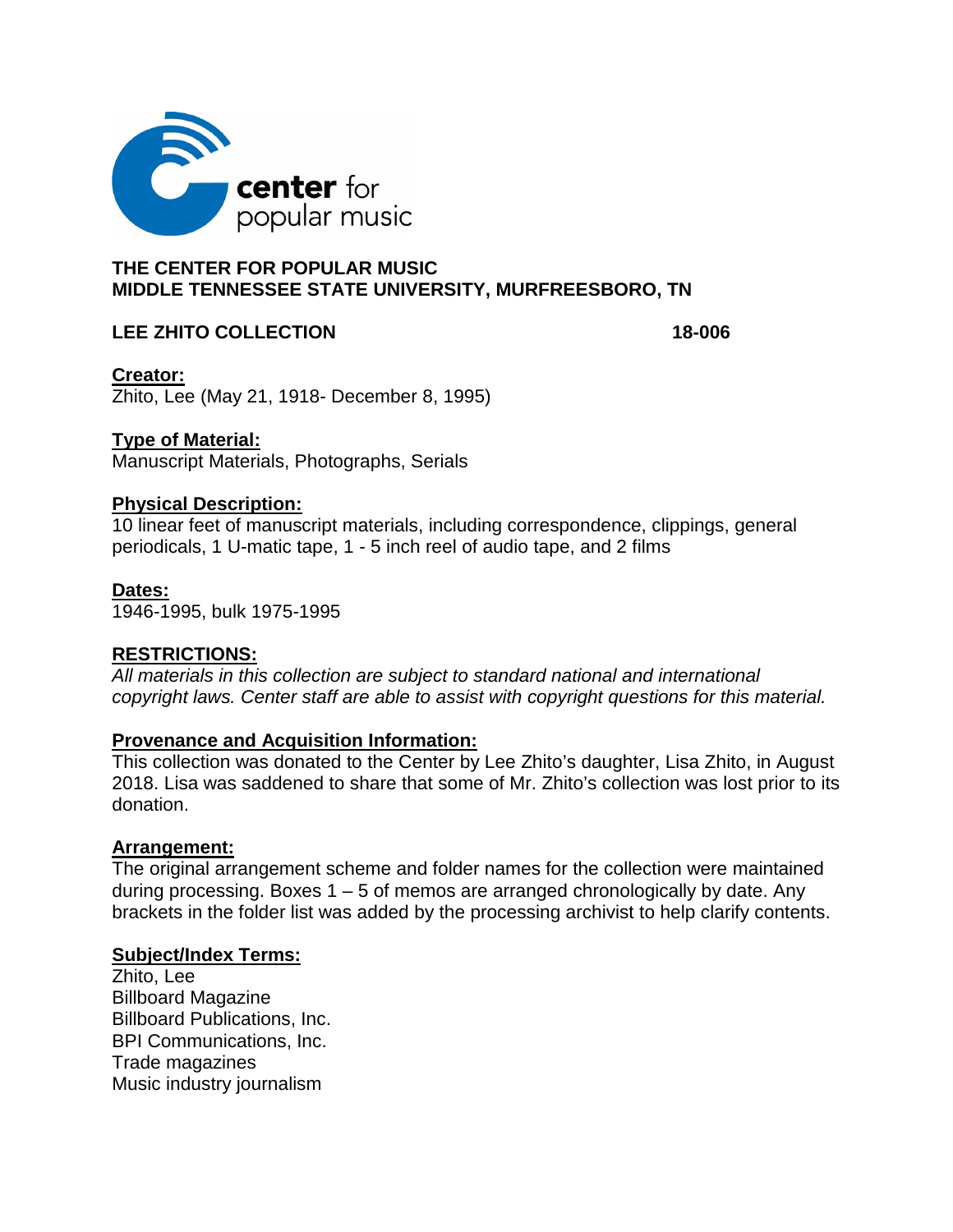# **Agency History/Biographical Sketch:**

Lee Zhito was a former editor in chief of Billboard magazine. Zhito was born in Keiv, Russia and grew up in St. Louis, Missouri. He graduated from University of Missouri at Columbia School of Journalism. Zhito began at Billboard magazine in 1945 as a reporter and was named editor in chief and publisher in 1974. In 1948, Zhito was awarded the American Business Press' Jesse H. Neal Award. Zhito died after being hit by car on December 8, 1995 near his home in Santa Monica, California.

# **Scope and Content:**

This collection consists of Zhito's papers and files regarding day-to-day operations of publishing Billboard magazine. This includes internal memos, correspondence, research materials, and drafts of articles published in Billboard magazine. The collection also contains some personal business papers, such as royalty statements for liner notes written by Zhito and other personal expenses and benefits relating to his Billboard Magazine employment.

# **Collection Contents (Folder/Box List):**

| Box # Folder #       | <b>Description</b>                     |
|----------------------|----------------------------------------|
| Box 1                | <b>Manuscripts - Memos 1975-1977</b>   |
| Folder <sub>1</sub>  | Zhito Reading File Feb 2, 1975         |
| Folder <sub>2</sub>  | Chrono File - June [1975]              |
| Folder 3             | Chrono File - July [1975]              |
| Folder 4             | Zhito Reading File July 28, 1975       |
| Folder <sub>5</sub>  | Chrono File August [1975]              |
| Folder <sub>6</sub>  | Chrono File September [1975]           |
| Folder <sub>7</sub>  | Chrono File Oct [1975]                 |
| Folder 8             | Chrono File November [1975]            |
| Folder <sub>9</sub>  | Zhito Reading File Nov 10-14, 1975     |
| Folder 10            | Zhito Reading File Nov 24, 1975        |
| Folder 11            | Chrono File December [1975]            |
| Folder 12            | Zhito Reading File Dec 8-12, 1975      |
| Folder 13            | Zhito Reading File Dec 22-26, 1975     |
| Folder 14            | Zhito Reading File Dec 29, 1975        |
| Folder 15            | Chrono File January 1976               |
| Folder 16            | Chrono File February 1976              |
| Folder 17            | Zhito Reading File Feb 2, 1976         |
| Folder 18            | Zhito Reading File Feb 23, 1976        |
| Folder 19            | Zhito Reading File Feb 23, 1976        |
| Folder <sub>20</sub> | Chrono File March 1976                 |
| Folder 21            | Zhito Reading File March 1, 1976       |
| Folder <sub>22</sub> | Zhito Reading File March 8-12, 1976    |
| Folder 23            | Zhito Reading File March 15-19, 1976   |
| Folder 24            | Pete Heine Reading File March 24, 1976 |
| Folder <sub>25</sub> | Chrono File April 1976                 |
| Folder <sub>26</sub> | Zhito Reading File April 9, 1976       |
|                      |                                        |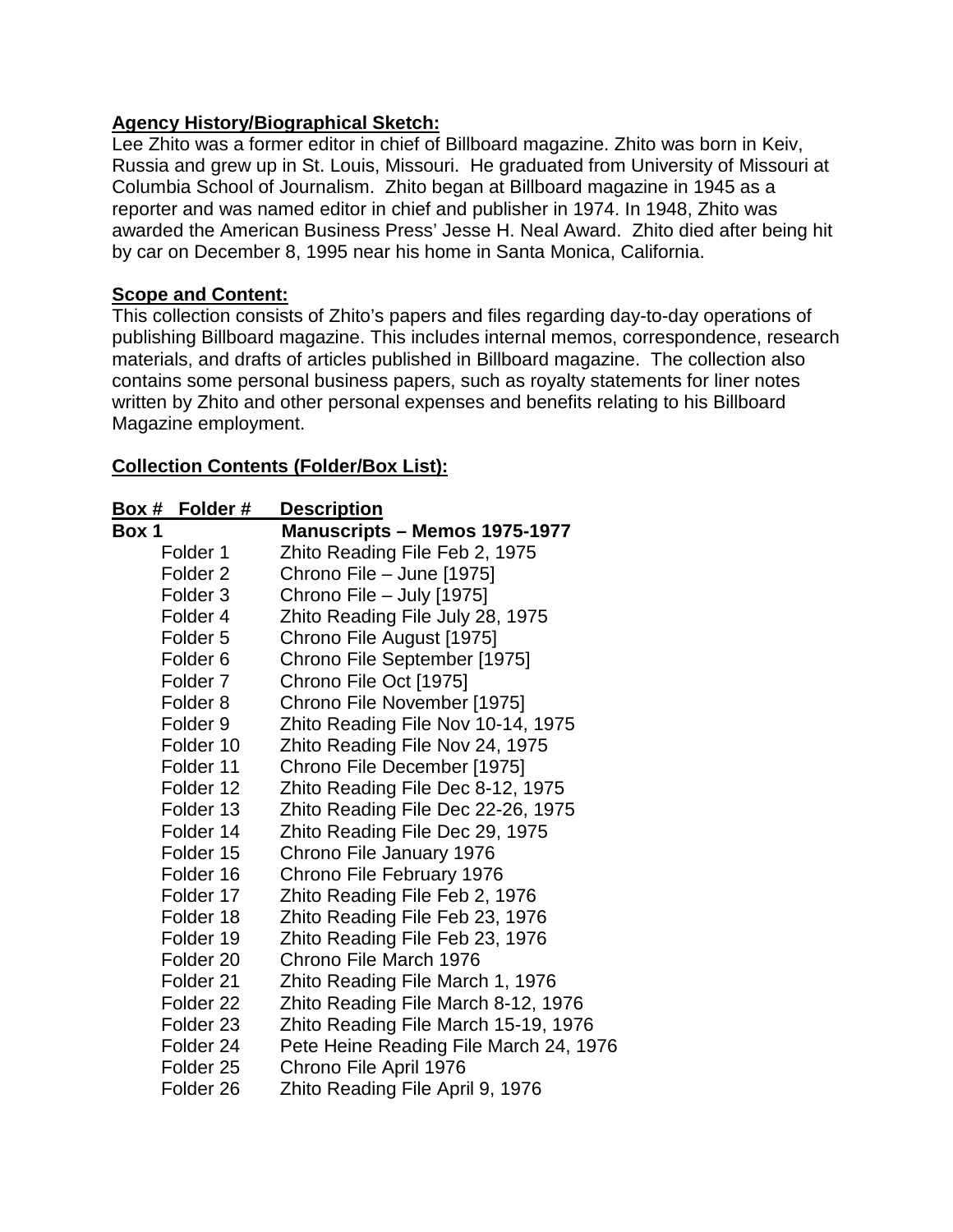| Folder <sub>27</sub> | Zhito Reading File April 14-22, 1976                                          |
|----------------------|-------------------------------------------------------------------------------|
| Folder 28            | Zhito Reading File Apr 28 - May 28, 1976                                      |
| Folder 29            | Zhito Reading File May 29 - June 8, 1976                                      |
| Folder 30            | Zhito Reading File June 21 - July 2, 1976                                     |
| Folder 31            | Zhito Reading File July 9, 1976                                               |
| Folder 32            | Zhito Reading File w/e July 16, 1976                                          |
| Folder 33            | Zhito Reading File July 23-30, 1976                                           |
| Folder 34            | Zhito Reading File week Aug 6, 1976                                           |
| Folder 35            | Zhito Reading File Aug 13, 1976                                               |
| Folder 36            | Zhito Reading File Nov 1-11, 1976                                             |
| Folder 37            | Zhito Reading File Nov 1-15, 1976                                             |
| Folder 38            | Zhito Reading File Dec 10-14, 1976                                            |
| Folder 39            | Zhito Reading File Dec 15-31, 1976                                            |
| Folder 40            | Zhito Reading File Mar 8-17, 1977                                             |
| Folder 41            | Zhito Reading File March 17, 1977                                             |
| Folder 42            | Zhito Reading File March 24, 1977                                             |
| Folder 43            | Zhito Reading File Apr 20-28, 1977                                            |
| Folder 44            | Zhito Reading File April 29 - May 5, 1977                                     |
| Folder <sub>45</sub> | Zhito Reading File May $6 - 25$ , 1977                                        |
| Folder 46            | Zhito Reading File July 1-11, 1977                                            |
| Folder 47            | Zhito Reading File July 7-30, 1977                                            |
| Folder 48            | Zhito Reading File July 16-22, 1977                                           |
| Box 2                | <b>Manuscripts-Memos 1977-1978</b>                                            |
| Folder 1             | Memos Chronological July 7 – August 31, 1977                                  |
| Folder <sub>2</sub>  | Zhito Reading File August 1-31, 1977                                          |
| Folder <sub>3</sub>  | Chronological File - Lee Zhito - Sept 1-30, 1977                              |
|                      | Zhito Reading File Sept 1-16, 1977                                            |
| Folder 4             |                                                                               |
| Folder <sub>5</sub>  |                                                                               |
| Folder <sub>6</sub>  | Zhito Reading List Sept 16-30, 1977<br>Zhito Reading File Sept 29-Oct 7, 1977 |
| Folder <sub>7</sub>  | Chronological File - Lee Zhito - Oct 1-31, 1977                               |
| Folder <sub>8</sub>  | Zhito Reading File Oct 10-14, 1977                                            |
| Folder 9             | Zhito Reading File Oct 17-21, 1977                                            |
| Folder 10            | Zhito Reading File Oct 24-28, 1977                                            |
| Folder 11            | Zhito Reading File Oct 31-Nov 4, 1977                                         |
| Folder 12            | Chronological File - Lee Zhito - Nov 1-30, 1977                               |
| Folder 13            | Zhito Reading File Nov 7-11, 1977                                             |
| Folder 14            | Zhito Reading File Nov 21-25, 1977                                            |
| Folder 15            | Zhito Reading File Nov 28-Dec 2, 1977                                         |
| Folder 16            | Chronological File - Lee Zhito - Dec 1-31, 1977                               |
| Folder 17            | Zhito Reading File Dec 5-9, 1977                                              |
| Folder 18            | Chronological File - Lee Zhito - January 3-31, 1978                           |
| Folder 19            | Zhito Reading File Feb 13-17, 1978                                            |
| Box 3                | <b>Manuscripts-Memos 1978-1979</b>                                            |

Folder 1 Zhito Reading File Feb 20-24, 1978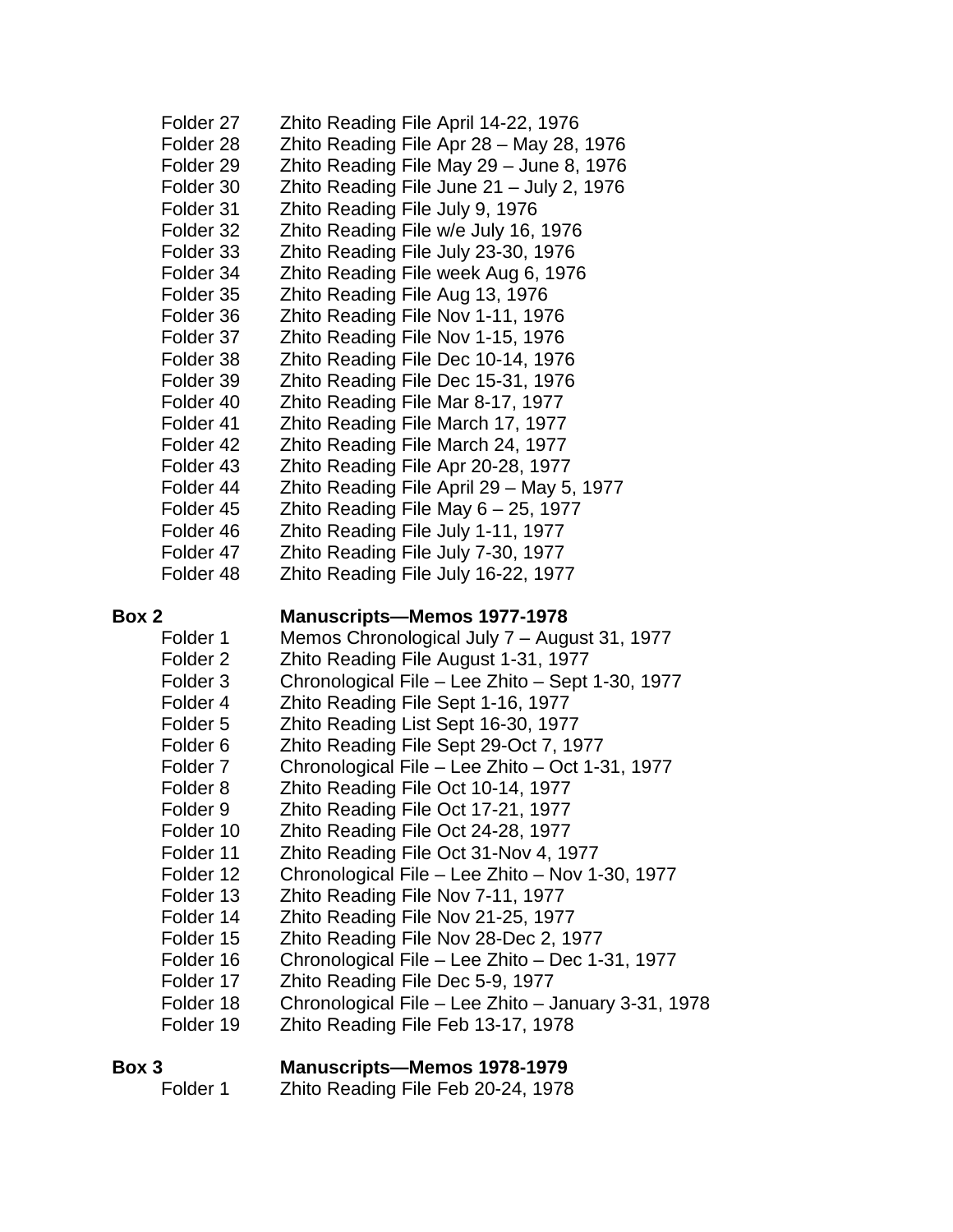| Folder <sub>2</sub>  | Zhito Reading File Feb 27-Mar 3, 1978    |
|----------------------|------------------------------------------|
| Folder <sub>3</sub>  | Zhito Reading File March 6-10, 1978      |
| Folder 4             | Zhito Reading File March 13-17, 1978     |
| Folder <sub>5</sub>  | Zhito Reading List March 20-24, 1978     |
| Folder <sub>6</sub>  | Zhito Reading File Mar 27-Apr 1, 1978    |
| Folder <sub>7</sub>  | Zhito Reading File April 3-7, 1978       |
| Folder <sub>8</sub>  | Zhito Reading File April 10-14, 1978     |
| Folder 9             | Zhito Reading File April 16-20, 1978     |
| Folder 10            | Zhito Reading File April 17-21, 1978     |
| Folder 11            | Zhito Reading File April 23-27, 1978     |
| Folder 12            | Zhito Reading File April 24-28, 1978     |
| Folder 13            | Zhito Reading File April 30-May 4, 1978  |
| Folder 14            | Zhito Reading File May 5-9, 1978         |
| Folder 15            | Zhito Reading File May 12-16, 1978       |
| Folder 16            | Zhito Reading File May 15-19, 1978       |
| Folder 17            | Zhito Reading File May 19-23, 1978       |
| Folder 18            | Zhito Reading File May 22-26, 1978       |
| Folder 19            | Zhito Reading File May 29-June 2, 1978   |
| Folder <sub>20</sub> | Zhito Reading File June 26-July 7, 1978  |
| Folder 21            | Zhito Reading File July 10-14, 1978      |
| Folder <sub>22</sub> | Zhito Reading File July 17-21, 1978      |
| Folder <sub>23</sub> | Zhito Reading File July 24-28, 1978      |
| Folder <sub>24</sub> | Zhito Reading File July 31 - Aug 4, 1978 |
| Folder 25            | Zhito Reading File Aug 7-11, 1978        |
| Folder <sub>26</sub> | Zhito Reading File Aug 14-18 1978        |
| Folder <sub>27</sub> | Zhito Reading File Aug 21 - Sept 1, 1978 |
| Folder <sub>28</sub> | Zhito Reading File Sept 11-15, 1978      |
| Folder <sub>29</sub> | Zhito Reading File Sept 18-22, 1978      |
| Folder 30            | Zhito Reading File Sept 25-29, 1978      |
| Folder 31            | Zhito Reading File Oct 2-6, 1978         |
| Folder 32            | Zhito Reading File Oct 9-13, 1978        |
| Folder 33            | Zhito Reading File Oct 16-20, 1978       |
| Folder 34            | Zhito Reading File Oct 23-27, 1978       |
| Folder 35            | Zhito Reading File Oct 30-Nov 3, 1978    |
| Folder 36            | Zhito Reading File Nov 6-10, 1978        |
| Folder 37            | Zhito Reading File Nov 13-17, 1978       |
| Folder 38            | Zhito Reading File Nov 20-24, 1978       |
| Folder 39            | Zhito Reading File Nov 27-28, 1978       |
| Folder 40            | Zhito Reading File Dec 4-8, 1978         |
| Folder 41            | Zhito Reading File Dec 11-15, 1978       |
| Folder 42            | Zhito Reading File Dec 18-22, 1978       |
| Folder 43            | January 1979 Memos                       |
| Folder 44            | Zhito Reading File Jan 1-5, 1979         |
| Folder 45            | Zhito Reading File Jan 8-12, 1979        |
| Folder 46            | Zhito Reading File Jan 15-19, 1979       |
| Folder 47            | Zhito Reading File Jan 22-26, 1979       |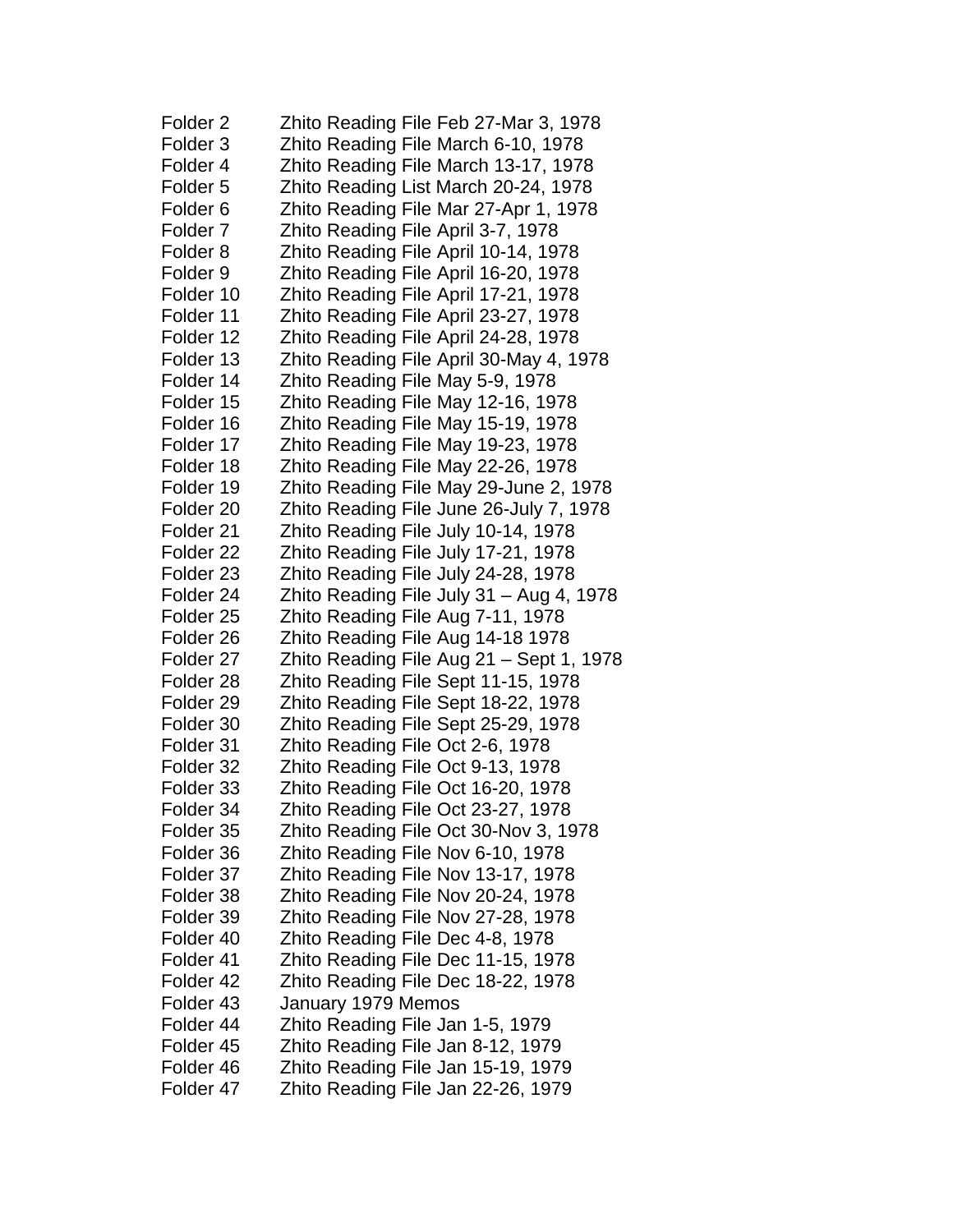| Folder 48            | Zhito Reading File Jan 29-Feb2, 1979              |
|----------------------|---------------------------------------------------|
| Folder 49            | Zhito Reading File Jan 29-Feb 2, 1979             |
| Folder 50            | Zhito Reading File Feb 1979                       |
| Folder 51            | Zhito Reading File Feb 5-9, 1979                  |
| Folder 52            | Zhito Reading File Feb 12-16, 1979                |
| Folder 53            | Zhito Reading File Feb 19-23, 1979                |
| Folder 54            | Zhito Reading File Feb 26 - Mar 2, 1979           |
| Folder 55            | Zhito Reading File March 19-23, 1979              |
| Folder 56            | Zhito Reading File March 26-30, 1979              |
| Folder 57            | Zhito Reading File April 5-16, 1979               |
|                      |                                                   |
| Folder 58            | Zhito Reading File April 9-13, 1979 + Misc. April |
| Box 4                | <b>Manuscripts-Memos 1979-1981</b>                |
| Folder 1             | Zhito Reading File July 2-13, 1979                |
| Folder <sub>2</sub>  | Zhito Reading File July 16-27, 1979               |
| Folder <sub>3</sub>  | Zhito Reading File July 30-Aug 3, 1979            |
| Folder 4             | Zhito Reading File Aug 6-10, 1979                 |
| Folder <sub>5</sub>  | Zhito Reading File Aug 13-17, 1979                |
| Folder <sub>6</sub>  | Zhito Reading File Aug 20-24, 1979                |
| Folder <sub>7</sub>  | Zhito Reading File Aug 27-31, 1979                |
| Folder <sub>8</sub>  | Zhito Reading File Sept 3-7, 1979                 |
| Folder <sub>9</sub>  |                                                   |
|                      | Zhito Reading File Sept 10-14, 1979               |
| Folder 10            | Zhito Reading File Sept 17-21, 1979               |
| Folder 11            | Zhito Reading File Oct 1-12, 1979                 |
| Folder 12            | Zhito Reading File Oct 15-31, 1979                |
| Folder 13            | Zhito Reading File Nov 1-16, 1979                 |
| Folder 14            | Zhito Reading File Nov 19-30, 1979                |
| Folder 15            | Zhito Reading File Dec 3-7, 1979                  |
| Folder 16            | Zhito Reading File Dec 10-14, 1979                |
| Folder 17            | Zhito Reading File Dec 17-31, 1979                |
| Folder 18            | Zhito Reading File Oct 9-17, 1980                 |
| Folder 19            | Zhito Reading File Oct 17-23, 1980                |
| Folder 20            | Zhito Reading File Oct 24-Nov 5, 1980             |
| Folder 21            | Zhito Reading File Nov 13-20, 1980                |
| Folder <sub>22</sub> | Zhito Reading File Nov 24-Dec 4, 1980             |
| Folder <sub>23</sub> | Zhito Reading File Dec 5-18, 1980                 |
| Folder 24            | Zhito Reading File Dec 22, 1980 - Jan 6, 1981     |
| Folder 25            | Zhito Reading File Jan 8-15, 1981                 |
| Folder 26            | Zhito Reading File Jan 16-23, 1981                |
| Folder 27            | Zhito Reading File Jan 26-29, 1981                |
| Folder 28            | Zhito Reading File Jan 30-Feb 13, 1981            |
| Folder 29            | Zhito Reading File Feb 16-20, 1981                |
| Folder 30            | Zhito Reading File Feb 23-Mar 5, 1981             |
| Folder 31            | Zhito Reading File March 6-18, 1981               |
| Folder 32            | Zhito Reading File Mar 30-Apr 3, 1981             |
| Folder 33            | Zhito Reading File Apr 6-10, 1981                 |
|                      |                                                   |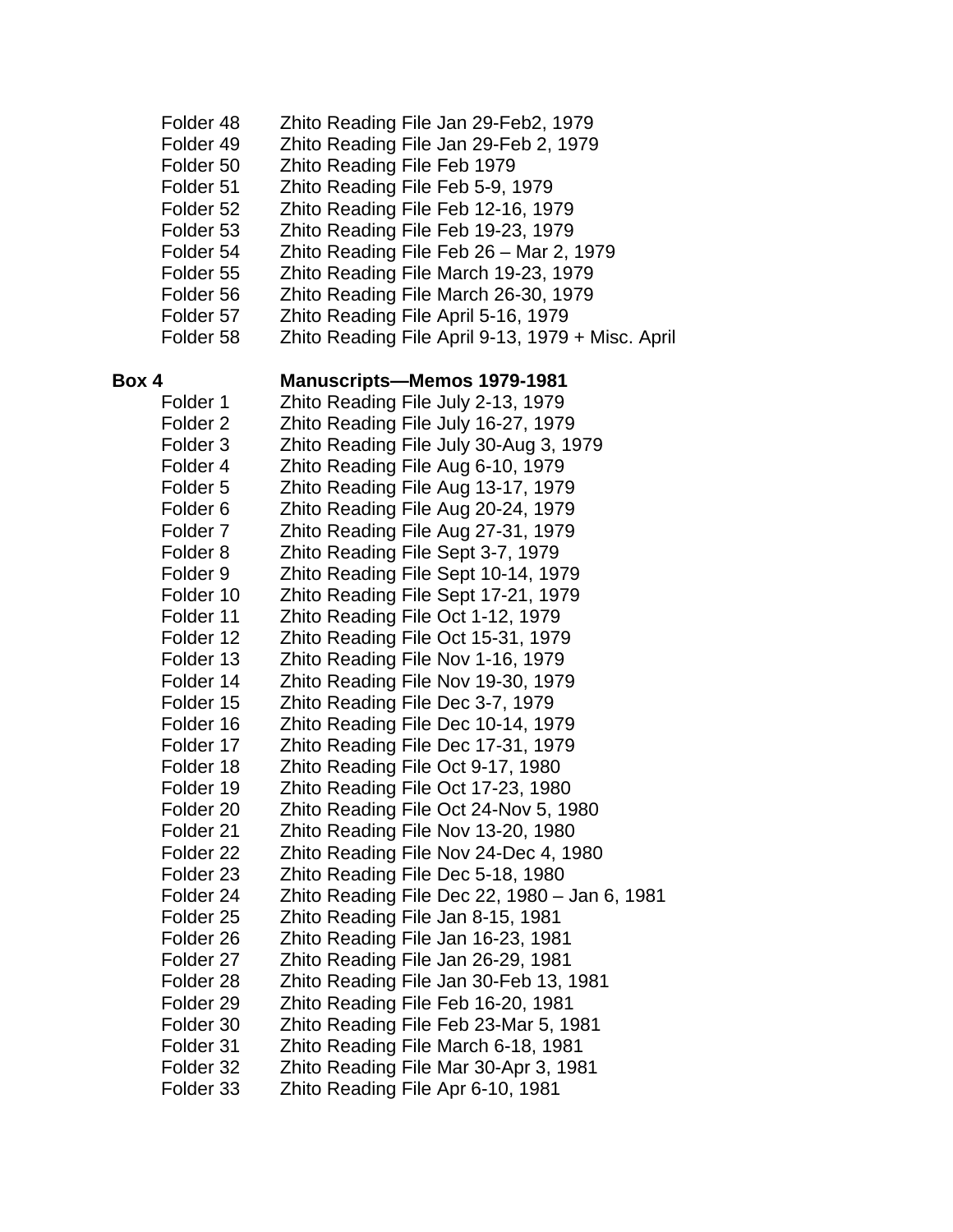| Folder 34            | Zhito Reading File Apr 14-May 7, 1981   |
|----------------------|-----------------------------------------|
| Folder 35            | Zhito Reading File May 4-16, 1981       |
| Folder 36            | Zhito Reading File May 8-15, 1981       |
| Folder 37            | Zhito Reading File May 18-22, 1981      |
| Folder 38            | Zhito Reading File May 26-29, 1981      |
| Folder 39            | Zhito Reading File June 15-19, 1981     |
| Folder <sub>40</sub> | Zhito Reading File June 22-26, 1981     |
| Folder 41            | Zhito Reading File June 29-July 2, 1981 |
| Folder 42            | Zhito Reading File July 6-10, 1981      |
| Folder <sub>43</sub> | Zhito Reading File July 13-20, 1981     |
| Folder 44            | Zhito Reading File July 20-24, 1981     |
| Folder <sub>45</sub> | Zhito Reading File July 27-31, 1981     |
| Folder 46            | Zhito Reading File Aug 3-7, 1981        |
| Folder 47            | Zhito Reading File Aug 10-14, 1981      |
| Folder 48            | Zhito Reading File Aug 17-21, 1981      |
|                      |                                         |

### **Box 5 Manuscripts – Memos 1981 – Misc.**

| Folder 1             | Zhito Reading File Aug 24-28, 1981           |
|----------------------|----------------------------------------------|
| Folder <sub>2</sub>  | Zhito Reading File Aug 31-Sept 4, 1981       |
| Folder <sub>3</sub>  | Zhito Reading File Sept 14-18, 1981          |
| Folder 4             | Zhito Reading File Sept 28 - Oct 2, 1981     |
| Folder <sub>5</sub>  | Zhito Reading File Oct 12-16, 1981           |
| Folder <sub>6</sub>  | Zhito Reading File Oct 26-30, 1981           |
| Folder <sub>7</sub>  | Zhito Reading File Nov 9-13, 1981            |
| Folder <sub>8</sub>  | Zhito Reading File Nov 16-20, 1981           |
| Folder <sub>9</sub>  | Zhito Reading File Nov 23-27, 1981           |
| Folder 10            | Zhito Reading File Nov 30 - Dec 4, 1981      |
| Folder 11            | Zhito Reading File Dec 7-18, 1981            |
| Folder 12            | Zhito Reading File Dec 12-24, 1981           |
| Folder 13            | Zhito Reading File June 3 - July 8, 1983     |
| Folder 14            | Zhito Reading File Jan 13 - Feb 3, 1984      |
| Folder 15            | Zhito Reading File Feb 6-15, 1984            |
| Folder 16            | Zhito Reading File Feb 17 - March 2, 1984    |
| Folder 17            | Zhito Reading File March 2-16, 1984          |
| Folder 18            | Zhito Reading File March 23 - April 12, 1984 |
| Folder 19            | Zhito Reading File Apr 12-27, 1984           |
| Folder <sub>20</sub> | Zhito Reading File April 30 - May 18, 1984   |
| Folder 21            | Zhito Reading File May 17-22, 1984           |
| Folder <sub>22</sub> | Zhito Reading File July 9-27, 1984           |
| Folder 23            | Zhito Reading File Sept 10 - Oct 9, 1984     |
| Folder <sub>24</sub> | Zhito Reading File Oct 17 - Nov 17, 1984     |
| Folder <sub>25</sub> | Zhito Reading File Nov 19 - Dec 12, 1984     |
| Folder 26            | Zhito Reading File Jan - Mar 1985            |
| Folder <sub>27</sub> | Zhito Reading File March 20 - April 12, 1985 |
| Folder 28            | Zhito Reading File May 14 - July 2, 1985     |
| Folder <sub>29</sub> | Zhito Reading File July 11 - Sept 12, 1985   |
|                      |                                              |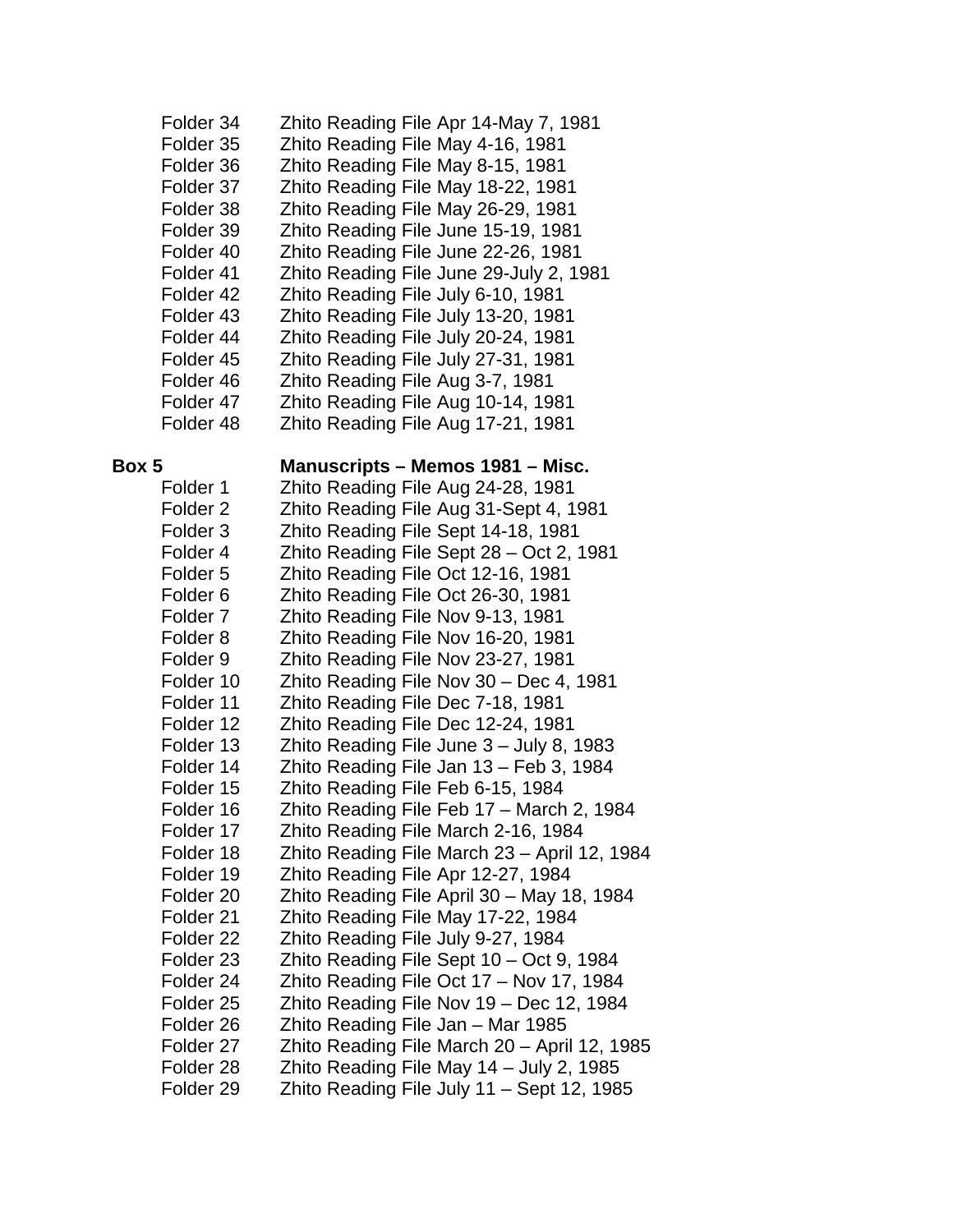- Folder 30 Zhito Reading File Sept 1987
- Folder 31 Misc. Memos [Found in black binder]
- Folder 32 Misc. Memos [Found in black binder]
- Folder 33 Misc. Memos [Found in black binder]
- Folder 34 Misc. BB memos
- Folder 35 Misc. Memos
- Folder 36 [Misc. memos / correspondence] [mostly 1950s-early 60s]
- Folder 37 Tom Noonan Correspondence
- Folder 38 W. D. Littleford
- Folder 39 Al Hertman Letters 1924
- Folder 40 Jerry Hobbs
- Folder 41 Photographs
- Folder 42 1983 Datebooks

### **Box 6 Manuscripts – International Music Industry Conference**

- Folder 1 Dot Anniversary Oct 9, 154
- Folder 2 Disco Forum [folder 1 of 2]
- Folder 3 Disco Forum [folder 2 of 2]
- Folder 4 Mike Hennessey London
- Folder 5 **IMIC Keynotes [International Music Industry Conference]**
- Folder 6 IMIC 6
- Folder  $7$  IMIC  $7$
- Folder 8 IMIC '85
- Folder 9 IMIC '84
- Folder 10 IMIC '83
- Folder 11 IMIC '82
- Folder 12 IMIC 1981
- Folder 13 IMIC '80
- 
- Folder 14 IMIC '79
- Folder 15 IMIC '78
- Folder 16 IMIC '78 Photographs
- Folder 17 Zhito Named as Editor photos
- Folder 18 David Hiller Photography 1974 photos

### **Box 7 Manuscripts**

- Folder 1 World Pacific
- Folder 2 Everst Records
- Folder 3 NARM
- Folder 4 Music Col (samples)
- Folder 5 [Listeners Review Graphic]
- Folder 6 profiles [clippings]
- Folder 7 [court transcript communications act 1934] July 18, 1977
- Folder 8 Federal Communications Commission 1951
- Folder 9 KMPC FCC Story
- Folder 10 Treasure Hunt / Projects
- Folder 11 Al Hirt Liners [liner notes/correspondence]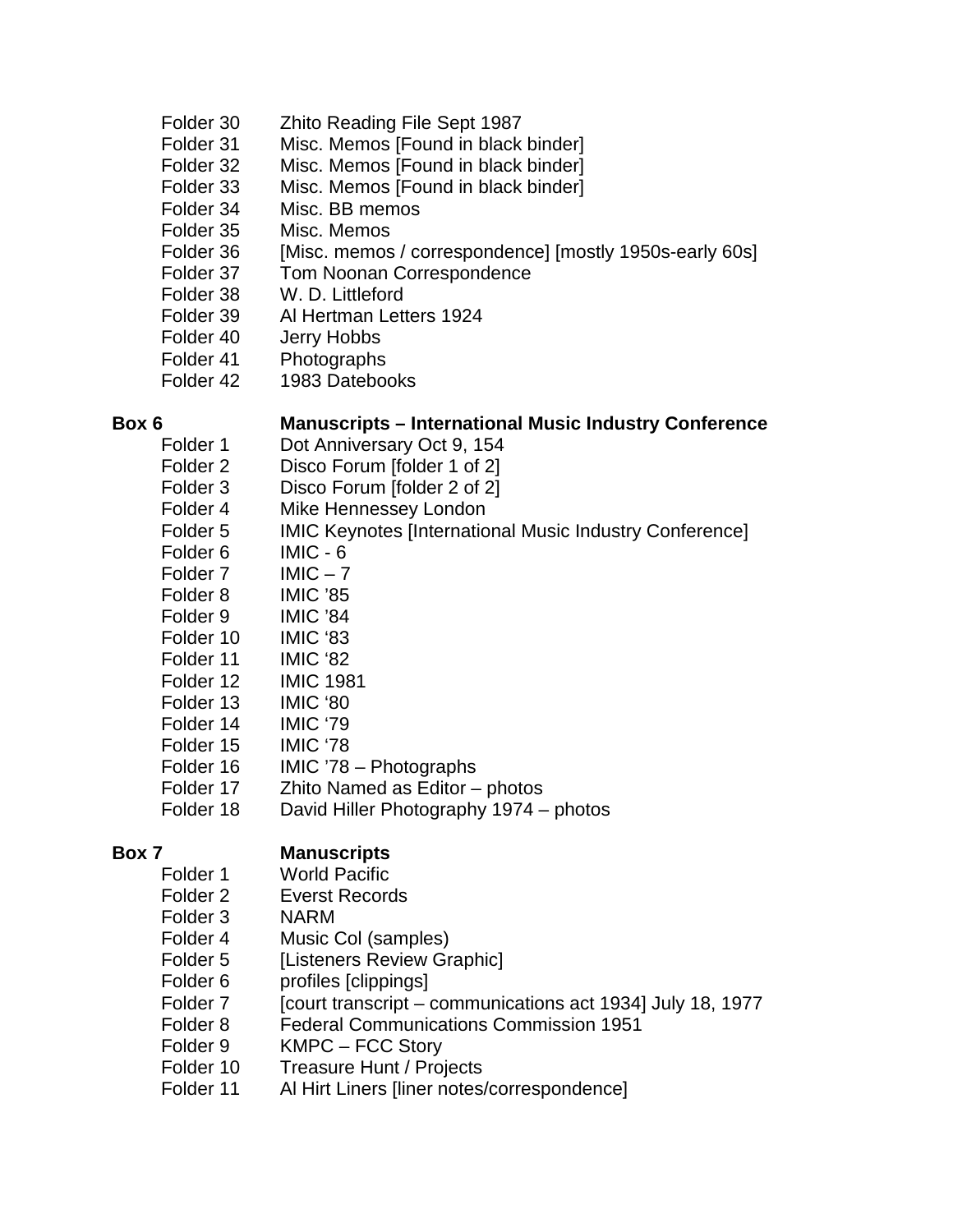| Folder 12 | Tops [1] 58-59 liner notes |
|-----------|----------------------------|
|-----------|----------------------------|

- Folder 13 Tops 1959-60 liner notes
- Folder 14 Prompter
- Folder 15 Hi-Fi
- Folder 16 Diners Record Club News
- Folder 17 Billboard Espanol
- Folder 18 Billboard en Espanol
- Folder 19 Decca 20th
- Folder 20 Capitol [records]
- Folder 21 CMA Board Meeting/Denver July 14-16, 1981
- Folder 22 5th Annual Radio Programming Forum 1972

### **Box 8 Manuscripts**

- Folder 1 Billboard in Home Entertainment
- Folder 2 screenings [personnel]
- Folder 3 1991-92 NARM correspondences
- Folder 4 1991 KFC Song Contest Correspondences
- Folder 5 1989-92 KFC/Billboard Song Contest accounting
- Folder 6 1982 Business Files accounting
- Folder 7 Billboard Tokyo
- Folder 8 Cafe Tokyo
- Folder 9 Scan, Inc.
- Folder 10 John Lennon
- Folder 11 Seventh Annual International Radio Programming Forum
- Folder 12 Billboard Behind the Scenes
- Folder 13 Billboard Fiscal Reports
- Folder 14 Submission form letters
- Folder 15 Newspaper Clippings<br>Folder 16 Fhe Heagel Story' Int
- 'The Heagel Story' [photographs]
- Folder 17 Billboard Retirement Plan
- Folder 18 Personal New York life loans
- Folder 19 Tower 53 condo
- Folder 20 Estate of John Gilman D'Arcy Paul [estate sale]
- Folder 21 Furniture, etc receipts & checks 1973
- Folder 22 Zhito Employment Contracts
- Folder 23 Zhito Benefit Plan
- Folder 24 Zhito Benefit Plan
- Folder 25 Billboard Stocks/merger 1985
- Folder 26 Zhito Music Editor Offer 1948
- Folder 27 Various Scraps phone numbers & addresses

- **Box 9 Manuscripts**<br>Folder 1 Tape Cartridg **Tape Cartridge** 
	- Folder 2 History of Tape data & pics [folder 1 of 2]
	- Folder 3 History of Tape data & pics [folder 2 of 2]
	- Folder 4 Misc Flyers / Promo